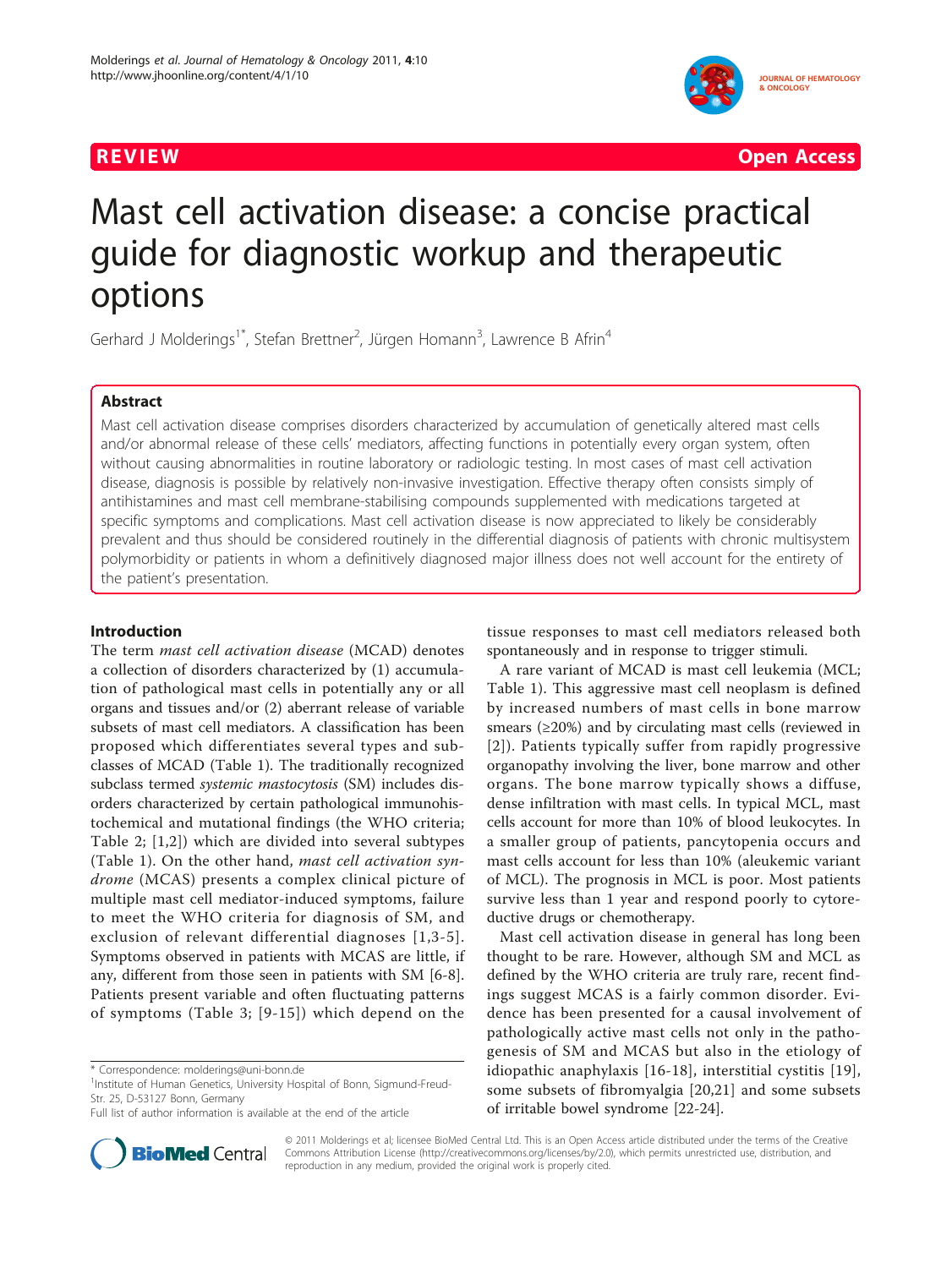#### <span id="page-1-0"></span>Table 1 Classification of mast cell activation disease (modified from [\[2-4](#page-6-0)])

| Mast cell activation disease<br>(MCAD)                    |                                                                                                                                                                                                                                                           |
|-----------------------------------------------------------|-----------------------------------------------------------------------------------------------------------------------------------------------------------------------------------------------------------------------------------------------------------|
| Mast cell activation syndrome<br>(MCAS)                   |                                                                                                                                                                                                                                                           |
| Systemic mastocytosis (SM)<br>defined by the WHO criteria | • Indolent systemic mastocytosis<br>· Isolated bone marrow mastocytosis<br>• Smoldering systemic mastocytosis<br>• Systemic mastocytosis with an<br>associated clonal hematologic non-<br>mast cell lineage disease<br>• Aggressive systemic mastocytosis |
| Mast cell leukemia (MCL)                                  |                                                                                                                                                                                                                                                           |

#### Pathogenesis

Mutations in kinases (particularly in the tyrosine kina Kit) and in enzymes and receptors (JAK2, PDGFR RASGRP4, Src-kinases, c-Cbl-encoded E3 ligase, hist mine H4 receptor) which are crucially involved in the regulation of mast cell activity have been identified necessary to establish a clonal mast cell population, b other abnormalities yet to be determined must be added for the development of a clinically symptomatic disea  $([7,8,25,26]$  $([7,8,25,26]$ ; further references therein). The observation that the same KIT mutation (e.g.  $D816V$ ) can be ass ciated with both good prognosis as well as progression to advanced disease  $[27]$  $[27]$  and that the D816V mutation has also been detected in healthy subjects [[28\]](#page-6-0) highlight the potential role of other factors in determining the progression/outcome of the disease. Recent findings su gest that the immunohistochemical and morphologic alterations which constitute the WHO criteria for S (formation of mast cell clusters; spindle-shaped mo phology of mast cells; expression of CD25 on mast cells; Table 2) are causally related to and specific for the occurrence of a mutation in codon 816 of tyrosi kinase Kit in the affected mast cells  $[6,29-31]$  $[6,29-31]$  $[6,29-31]$  $[6,29-31]$ . Another aspect that limits the diagnostic value of this mutation is that during progression of SM the Kit mutant  $D816$ may disappear ([[32\]](#page-7-0); own unpublished observation). Taken together, the recent genetic findings suggest that the clinically different subtypes of MCAD (encompassing SM, MCL, and MCAS) should be more accurately regarded as varying presentations of a common generic root process of mast cell dysfunction than as distinct diseases [\[4,7,8,11](#page-6-0)].

#### Clinical diagnostics

MCAD is first suspected on clinical grounds, based on recognition of compatible mast cell mediator-related symptoms and, in some, identification of typical skin lesions. The clinical presentation of MCAD is very diverse, since due to both the widespread distribution of

#### Table 2 Criteria proposed to define mast cell activation disease (for references, see text)

| Criteria to define mast cell<br>activation syndrome                                                                                                                                                                                     | WHO criteria to define systemic<br>mastocytosis                                                                                                                                                           |
|-----------------------------------------------------------------------------------------------------------------------------------------------------------------------------------------------------------------------------------------|-----------------------------------------------------------------------------------------------------------------------------------------------------------------------------------------------------------|
| Major criteria                                                                                                                                                                                                                          | Major criterion                                                                                                                                                                                           |
| 1. Multifocal or disseminated<br>dense infiltrates of mast cells in<br>bone marrow biopsies and/or in<br>sections of other extracutaneous<br>organ(s) (e.g., gastrointestinal tract<br>biopsies; CD117-, tryptase- and<br>CD25-stained) | Multifocal dense infiltrates of mast<br>cells (>15 mast cells in aggregates)<br>in bone marrow biopsies and/or in<br>sections of other extracutaneous<br>organ(s) (CD117-, tryptase- and<br>CD25-stained) |
| 2. Unique constellation of clinical<br>complaints as a result of a<br>pathologically increased mast cell<br>activity (mast cell mediator release<br>syndrome)                                                                           |                                                                                                                                                                                                           |
| Minor criteria                                                                                                                                                                                                                          | Minor criteria                                                                                                                                                                                            |
| 1. Mast cells in bone marrow or<br>other extracutaneous organ(s)<br>show an abnormal morphology<br>(>25%) in bone marrow smears or<br>in histologies                                                                                    | 1. Mast cells in bone marrow or<br>other extracutaneous organ(s)<br>show an abnormal morphology<br>(>25%) in bone marrow smears or<br>in histologies                                                      |
| 2. Mast cells in bone marrow<br>express CD2 and/or CD25                                                                                                                                                                                 | 2. Mast cells in bone marrow<br>express CD2 and/or CD25                                                                                                                                                   |
| 3. Detection of genetic changes in<br>mast cells from blood, bone<br>marrow or extracutaneous organs<br>for which an impact on the state<br>of activity of affected mast cells in<br>terms of an increased activity has<br>been proved. | 3. c-kit mutation in tyrosine kinase<br>at codon 816 in mast cells in<br>extracutaneous organ(s)                                                                                                          |
| 4. Evidence of a pathologically<br>increased release of mast cell<br>mediators by determination of the<br>content of                                                                                                                    | 4. Serum total tryptase >20 ng/ml<br>(does not apply in patients who<br>have associated hematologic non-<br>mast-cell lineage disease)                                                                    |
| • tryptase in blood                                                                                                                                                                                                                     |                                                                                                                                                                                                           |
| • N-methylhistamine in urine                                                                                                                                                                                                            |                                                                                                                                                                                                           |
| • heparin in blood                                                                                                                                                                                                                      |                                                                                                                                                                                                           |
| • chromogranin A in blood                                                                                                                                                                                                               |                                                                                                                                                                                                           |
| • other mast cell-specific<br>mediators (e.g., leukotrienes,<br>prostaglandin $D_2$ )                                                                                                                                                   |                                                                                                                                                                                                           |

mast cells and the great heterogeneity of aberrant mediator expression patterns, symptoms can occur in virtually all organs and tissues (Table [3](#page-2-0)). Moreover, symptoms often occur in a temporally staggered fashion, waxing and waning over years to decades. Symptoms often initially manifest during adolescence or even childhood or infancy but are recognized only in retrospect as MCAD-related. Clinical features and courses vary greatly and range from very indolent with normal life expectancy to highly aggressive with reduced survival times. Physical examination should include inspection for a large assortment of types of skin lesions, testing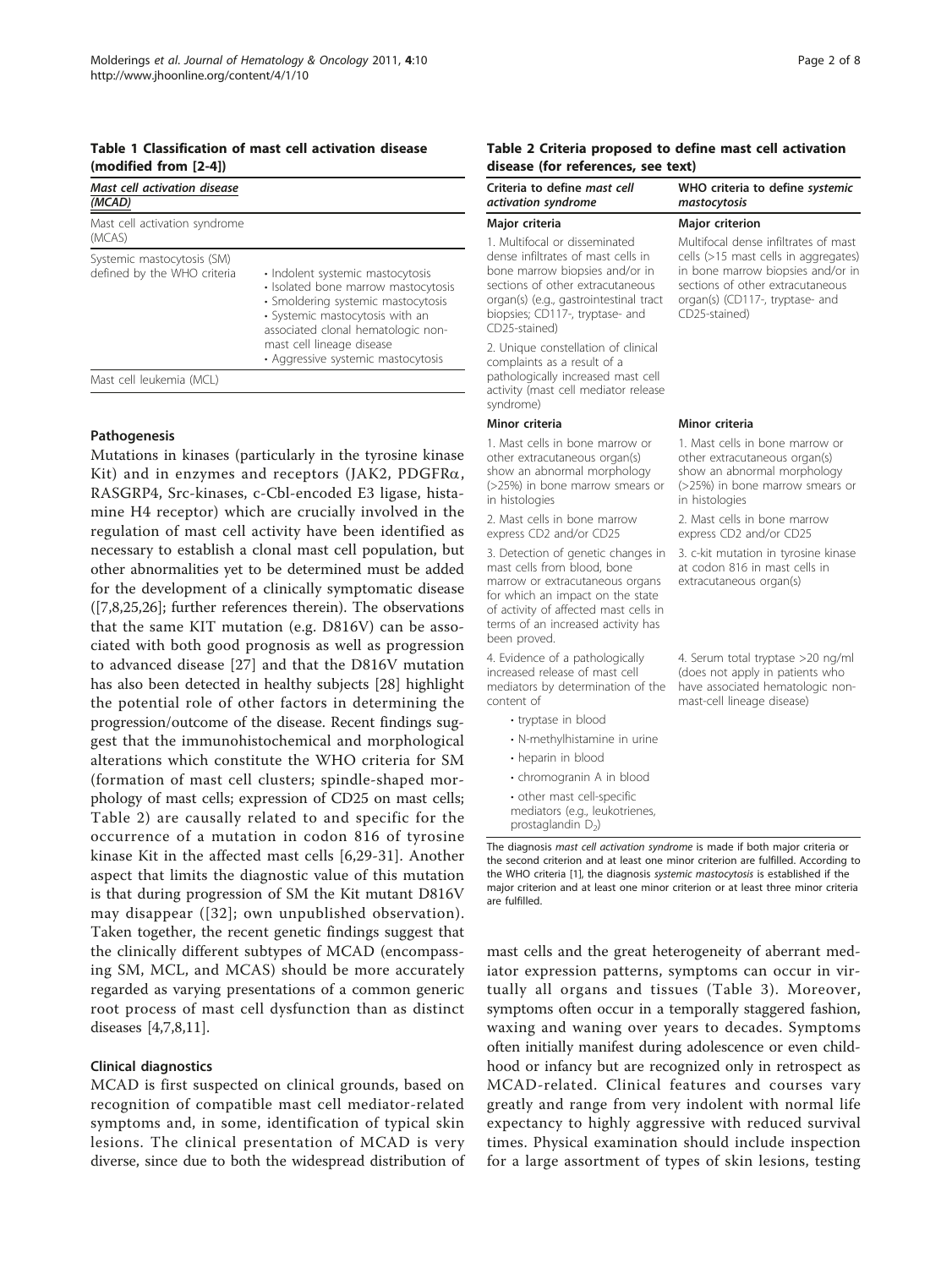<span id="page-2-0"></span>Table 3 Frequent signs and clinical symptoms ascribed to episodic unregulated release of mast cell mediators (modified from [\[12](#page-6-0)]; further references therein; an exhaustive survey is given in [\[50\]](#page-7-0))

| Signs and<br>Symptoms  |                                                                                                                                                                                                                  |
|------------------------|------------------------------------------------------------------------------------------------------------------------------------------------------------------------------------------------------------------|
| Abdominal              | abdominal pain, intestinal cramping and bloating,<br>diarrhea and/or obstipation, nausea, non-cardiac<br>chest pain, Helicobacter pylori-negative gastritis,<br>malabsorption                                    |
| Oropharyngeal          | burning pain, aphthae                                                                                                                                                                                            |
| Respiratory            | cough, asthma-like symptoms, dyspnea, rhinitis,<br>sinusitis                                                                                                                                                     |
| Ophthalmologic         | conjunctivitis, difficulty in focusing                                                                                                                                                                           |
| <b>Hepatic</b>         | splenomegaly, hyperbilirubinemia, elevation of liver<br>transaminases, hypercholesterolemia                                                                                                                      |
| <b>Splenomegaly</b>    |                                                                                                                                                                                                                  |
| Lymphadenopathy        |                                                                                                                                                                                                                  |
| Cardiovascular         | tachycardia, blood pressure irregularity<br>(hypotension and/or hypertension), syncope, hot<br>flush                                                                                                             |
| Neuropsychiatric       | headache, neuropathic pain, polyneuropathy,<br>decreased attention span, difficulty in<br>concentration, forgetfulness, anxiety, sleeplessness,<br>organic brain syndrome, vertigo, lightheadedness,<br>tinnitus |
| Cutaneous              | urticaria pigmentosa, hives, efflorescences with/<br>without pruritus, telangiectasia, flushing,<br>angioedema                                                                                                   |
| Abnormal<br>bleeding   |                                                                                                                                                                                                                  |
| <b>Musculoskeletal</b> | muscle pain, osteoporosis/osteopenia, bone pain,<br>migratory arthritis                                                                                                                                          |
| Interstitial cystitis  |                                                                                                                                                                                                                  |
| Constitutional         | fatique, asthenia, fever, environmental sensitivities                                                                                                                                                            |
|                        |                                                                                                                                                                                                                  |

for dermatographism (Darier's sign), and palpating for hepatosplenomegaly and lymphadenopathy. A diagnostic algorithm is shown in Figure [1](#page-3-0). Recognition of a mast cell mediator release syndrome, i.e. a pattern of symptoms caused by the unregulated increased release of mediators from mast cells, can be aided by use of a validated checklist [[2](#page-6-0),[11](#page-6-0),[12,](#page-6-0)[33\]](#page-7-0) which lists the complaint complexes to be considered. In addition to the detection of the characteristic clinical constellation of findings, it must be investigated whether levels of the mast cell-specific mediators tryptase, histamine, and heparin are elevated in the blood, whether the excretion of the histamine metabolite methylhistamine into the urine is increased, and whether mast cell activity-related eosinophilia, basophilia or monocytosis in the blood can be observed. Other useful markers fairly specific to mast cells include serum chromogranin A (in the absence of cardiac and renal failure, neuroendocrine cancer, and proton pump inhibitor use) and serum and urinary leukotriene and prostaglandin isoforms (e.g., leukotriene E4,

prostaglandin  $D_2$ , and prostaglandin  $9\alpha$ , 11 $\beta$ PGF<sub>2</sub>). Together with a characteristic clinical presentation, abnormal markers can be of diagnostic, therapeutic and prognostic relevance. However, it remains unsettled whether demonstration of an elevation of mast cell activity markers is absolutely necessary for diagnosis of MCAD because (1) many conditions (e.g., degrading enzymes, complexing molecules, tissue pH) may attenuate or impede spill-over of exocytosed mediators from tissues into the blood, (2) only a handful of the more than 60 releasable mast cell mediators can be detected by routine commercial techniques, and (3) mediator release syndrome may be due to an amplification cascade of basophil, eosinophil, and general leukocyte activation induced by liberation of only a few mast cell mediators [[34\]](#page-7-0) which, again, may not be detectable by present techniques.

When relevant differential diagnoses of a mast cell activation disease (Table [4\)](#page-3-0) which may present mast cell mediator-induced symptoms by activation of normal mast cells (e.g., allergy) or as result of non-mast-cellspecific expression of mediators (e.g., neuroendocrine cancer) are excluded, the cause of the mast cell mediator release syndrome must lie in the uncontrolled increase in activity of pathologically altered mast cells. Patients with most types of MCAD often initially enjoy symptom-free intervals interspersed amongst symptomatic periods. Over time, symptom-free intervals shorten, and finally symptoms become chronic with intensity which fluctuates but with an overall trend toward steadily increasing intensity. Following the proposed revised diagnostic criteria (Table [2;](#page-1-0) [[3](#page-6-0)-[5](#page-6-0),[9,](#page-6-0)[35\]](#page-7-0)), MCAD is diagnosed if either both major criteria or one major criterion and at least one minor criterion are met. After clinical diagnosis, a bone marrow biopsy is usually recommended because based on current information it cannot be predicted whether the genetic alterations inducing pathological mast cell activity in affected mast cells have not also induced disturbances in hematopoietic non-mast cell lineages. SM due to codon 816 mutations has been shown to be associated with myeloid neoplasms (and, less frequently, with B-cell neoplasms) frequently enough to warrant routine marrow biopsy when SM is suspected (e.g., serum tryptase elevation per the WHO criteria, frequent unprovoked anaphylactoid events). The frequency of discovery of associated hematologic neoplasms on marrow biopsy at the time of diagnosis of MCAS remains unclear but in our experience appears very low. However, a byproduct of marrow biopsy is that immunohistochemical analysis of the specimen may permit the classification of the mast cell activation disease as SM defined by the WHO criteria or as MCAS (Table [2\)](#page-1-0). In this context, it has to be considered that due to the typically patchy distribution of mast cell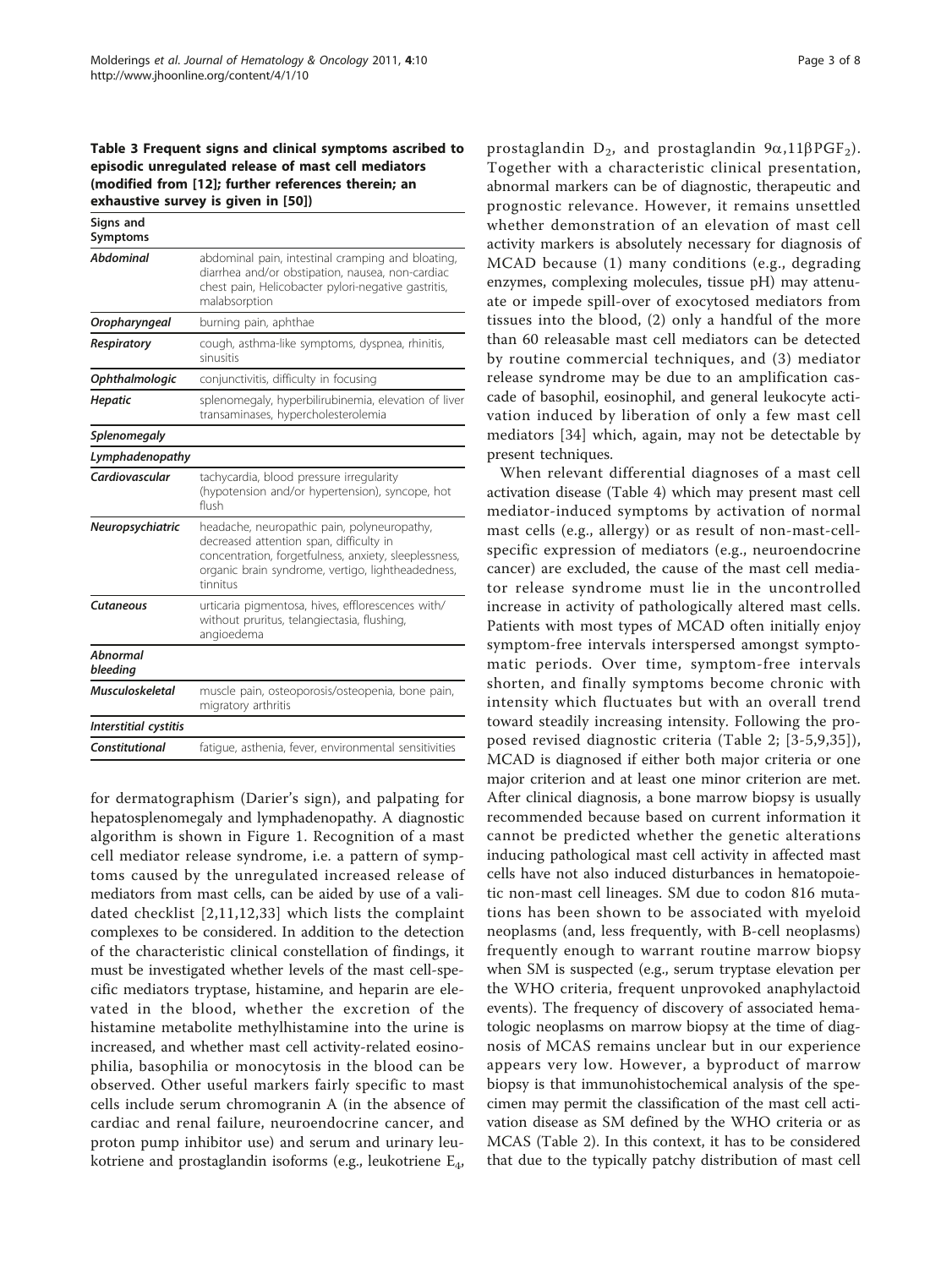<span id="page-3-0"></span>

#### Table 4 Diseases which should be considered as differential diagnoses of mast cell activation disease, since they may mimick or may be associated with mast cell activation (diagnostic procedure of choice in parentheses)

| Endocrinologic disorders             | Diabetes mellitus (laboratory determination)<br>Pancreatic endocrine tumours (gastrinoma, insulinoma, glucagonoma, somatostatinoma, VIPoma; laboratory<br>determination, medical history)<br>Porphyria (laboratory determination)<br>Disorders of the thyroid gland (laboratory determination)<br>Morbus Fabry (clinical picture, molecular genetic investigation)                                                                                                                                                                                                                                                                                                                                                             |
|--------------------------------------|--------------------------------------------------------------------------------------------------------------------------------------------------------------------------------------------------------------------------------------------------------------------------------------------------------------------------------------------------------------------------------------------------------------------------------------------------------------------------------------------------------------------------------------------------------------------------------------------------------------------------------------------------------------------------------------------------------------------------------|
| <b>Gastrointestinal disorders</b>    | Helicobacter-positive gastritis (gastroscopy, biopsy)<br>Infectious enteritis (stool examination)<br>Eosinophilic gastroenteritis (endoscopy, biopsy)<br>Parasitic infections (stool examination)<br>Inflammatory bowel disease (endoscopy, biopsy)<br>Celiac disease (endoscopy, biopsy, laboratory determination)<br>Primary lactose intolerance (molecular genetic investigation)<br>Microscopic colitis (endoscopy, biopsy)<br>Amyloidosis (endoscopy, biopsy)<br>Intestinal obstructions by adhesions, volvulus and other reasons (medical history, imaging methods, laparoscopy)<br>Hepatitis (laboratory determination)<br>Cholelithiasis (imaging methods)<br>Hereditary hyperbilirubinemia (laboratory determination) |
| Immunological/neoplastic<br>diseases | Carcinoid tumour (medical history, laboratory determination)<br>Pheochromocytoma (medical history, laboratory determination)<br>Primary gastrointestinal allergy (medical history)<br>Hypereosinophilic syndrome (laboratory determination)<br>Hereditary angioedema (medical history, laboratory determination)<br>Vasculitis (medical history, laboratory determination)<br>Intestinal lymphoma (imaging methods)                                                                                                                                                                                                                                                                                                            |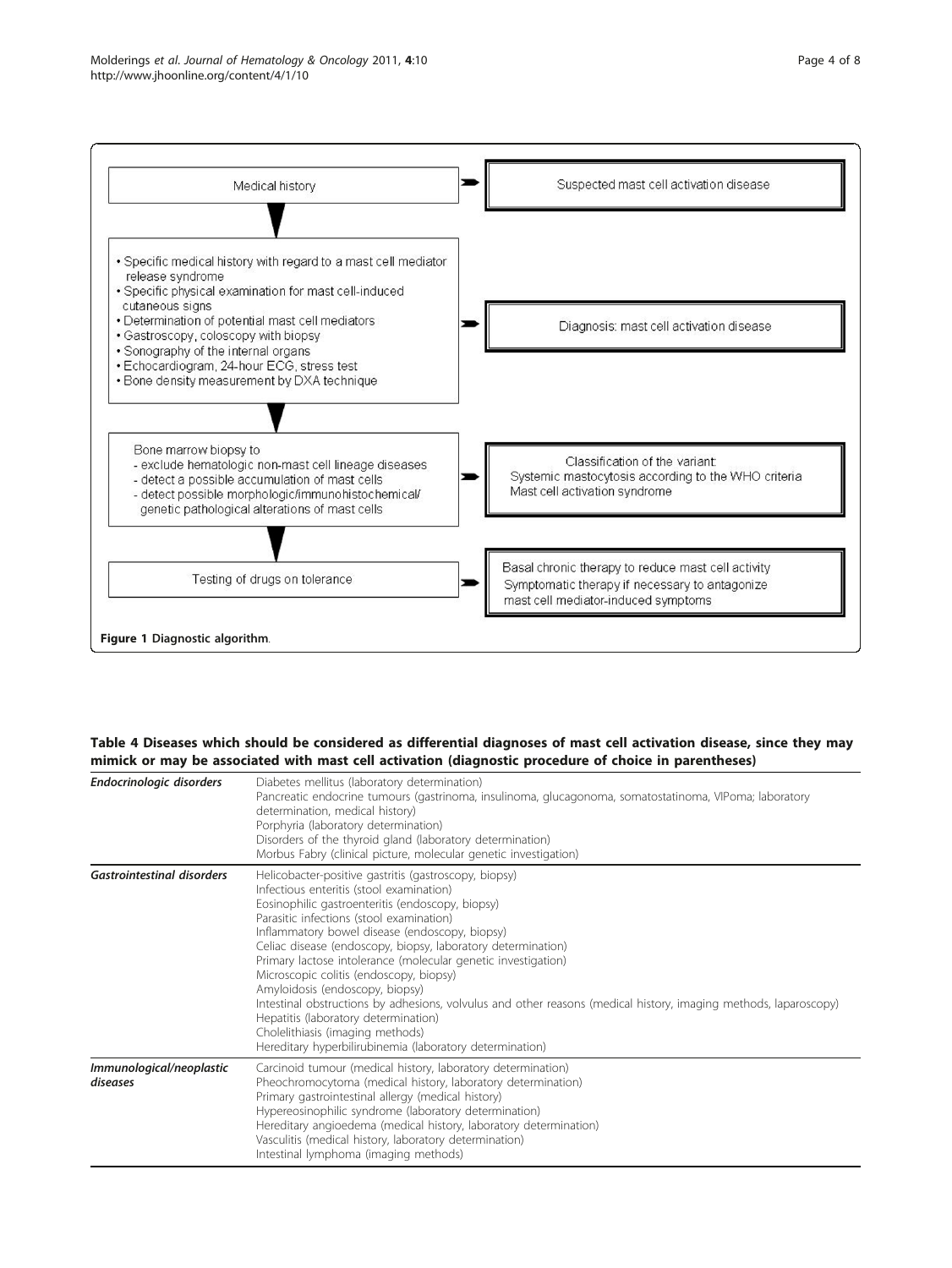infiltration in the bones a single marrow biopsy fails to find systemic mastocytosis in the marrow approximately one-sixth of the time [[36](#page-7-0)].

An aggressive course of MCAD is characterized and defined by organopathy caused by pathologic infiltration of various organs by neoplastic mast cells inducing an impairment of organ function. Organopathy due to mast cell infiltration is indicated by findings termed C-findings:  $(1)$  significant cytopenia $(s)$ ;  $(2)$  hepatomegaly with impairment of liver function due to mast cell infiltration, often with ascites; (3) splenomegaly with hypersplenism; (4) malabsorption with hypoalbuminemia and weight loss; (5) life-threatening impairment of organ function in other organ systems; (6) osteolyses and/or severe osteoporosis with pathologic fractures. Urticaria pigmentosa-like skin lesions are usually absent. In contrast to MCL, the bone marrow smear shows fewer than 20% mast cells (reviewed in [[2\]](#page-6-0)). Mast cell infiltration with organomegaly but without end organ dysfunction (hepatomegaly, splenomegaly, lymphadenopathy, bone marrow alterations) is a *B-finding* and may occur in a subvariant of SM (smoldering SM) with high mast cell burden.

# Treatment of mast cell activation diseases

The cornerstone of therapy is avoidance of identifiable triggers for mast cell degranulation such as animal venoms, extremes of temperature, mechanical irritation, alcohol, or medications (e.g., aspirin, radiocontrast agents, certain anesthetic agents). Individual patients may have variable tolerance patterns and avoidance lists, but it also is not uncommon to have no identifiable, reliable triggers.

Drug treatment of MCAD patients is highly individualized. Curative therapies are not avail-able, and each MCAD patient should be treated in accordance with his symptoms and complications. Irrespective of the specific clinical presentation of MCAD, evidence-based therapy consists of trigger avoidance, antihistamines, and mast cell membrane-stabilising compounds (basic therapy, Table 5) supplemented as needed by medications targeting individual mast cell mediator-induced symptoms or complications (symptomatic therapy, Table 5). First hints of success with any given therapy are usually seen within 4 weeks once suitable dosing has been achieved Multiple simultaneous changes in the medication regimen are discouraged since such can confound identification of the

#### Table 5 Treatment options for mast cell activation disease

| <b>Basic therapy</b> (continuous oral combination<br>therapy to reduce mast cell activity) | $\cdot$ H <sub>1</sub> -histamine receptor antagonist (to block activating H <sub>1</sub> -histamine receptors on mast cells; to<br>antagonize $H_1$ -histamine receptor-mediated symptoms)<br>$\cdot$ H <sub>2</sub> - histamine receptor antagonist (to block activating H <sub>2</sub> -histamine receptors on mast cells;<br>to antagonize H <sub>2</sub> -histamine receptor-mediated symptoms)<br>· Cromolyn sodium (stabilising mast cells)<br>• Slow-release Vitamin C (increased degradation of histamine; inhibition of mast cell<br>degranulation; not more than 750 mg/day)<br>$\cdot$ If necessary, ketotifen to stabilise mast cells and to block activating H <sub>1</sub> -histamine receptors on<br>mast cells                                                                                                                                                                                                                                                                                                                                                                                                                                                                                                                                                                                                                                                                                                                                                                                                 |
|--------------------------------------------------------------------------------------------|---------------------------------------------------------------------------------------------------------------------------------------------------------------------------------------------------------------------------------------------------------------------------------------------------------------------------------------------------------------------------------------------------------------------------------------------------------------------------------------------------------------------------------------------------------------------------------------------------------------------------------------------------------------------------------------------------------------------------------------------------------------------------------------------------------------------------------------------------------------------------------------------------------------------------------------------------------------------------------------------------------------------------------------------------------------------------------------------------------------------------------------------------------------------------------------------------------------------------------------------------------------------------------------------------------------------------------------------------------------------------------------------------------------------------------------------------------------------------------------------------------------------------------|
| Symptomatic treatment options (orally as<br>needed)                                        | • Headache⇒ paracetamol; metamizole; flupirtine<br>• <b>Diarrhea</b> $\Rightarrow$ colestyramine; nystatin; montelukast; 5-HT <sub>3</sub> receptor inhibitors (eg. ondansetron);<br>incremental doses (50-350 mg/day; extreme caution because of the possibility to induce mast<br>cell degranulation) of acetylsalicylic acid; (in steps test each drug for 5 days until improvement<br>of diarrhea)<br>• Colicky abdominal paindue to distinct meteorism > metamizole; butylscopolamine<br>• <b>Nausea</b> $\Rightarrow$ metoclopramide; dimenhydrinate; 5-HT <sub>3</sub> receptor inhibitors; icatibant<br>• Respiratory symptoms(mainly increased production of viscous mucus and obstruction with<br>compulsive throat clearing) $\Rightarrow$ montelukast; urgent: short-acting ß-sympathomimetic<br>• <b>Gastric complaints</b> > proton pump inhibitors (de-escalating dose finding)<br>• Osteoporosis, osteolysis, bone pain $\Rightarrow$ biphosphonates ([51]; vitamin D plus calcium<br>application is second-line treatment in MCAD patients because of limited reported success and<br>an increased risk for developing kidney and ureter stones; [52])<br>• <b>Non-cardiac chest pain</b> $\Rightarrow$ when needed, additional dose of a H <sub>2</sub> -histamine receptor<br>antagonist; also, proton pump inhibitors for proven gastroesophageal reflux<br>• Tachycardia > verapamil; AT1-receptor antagonists; ivabradin<br>• <b>Neuropathic pain and paresthesia</b> $\Rightarrow$ $\alpha$ -lipoic acid |
|                                                                                            | · Interstitial cystitis⇒ pentosan, amphetamines<br>• Sleep-onset insomnia/sleep-maintenance insomnia⇒ triazolam/oxazepam<br>• <b>Conjunctivitis</b> $\Rightarrow$ exclusion of a secondary disease; otherwise preservative-free eye drops with<br>glucocorticoids for brief courses<br>• Hypercholesterolemia> (does not depend on the composition of the diet) therapeutic trial<br>with HMG-CoA reductase inhibitors (frequently ineffective)<br>· Elevated prostaglandin levels, persistant flushing> incremental doses of acetylsalicylic acid<br>(50-350 mg/day; extreme caution because of the possibility to induce mast cell degranulation)                                                                                                                                                                                                                                                                                                                                                                                                                                                                                                                                                                                                                                                                                                                                                                                                                                                                             |

All drugs should be tested for tolerance in a low single dose before therapeutic use, if their tolerance in the patient is not known from an earlier application.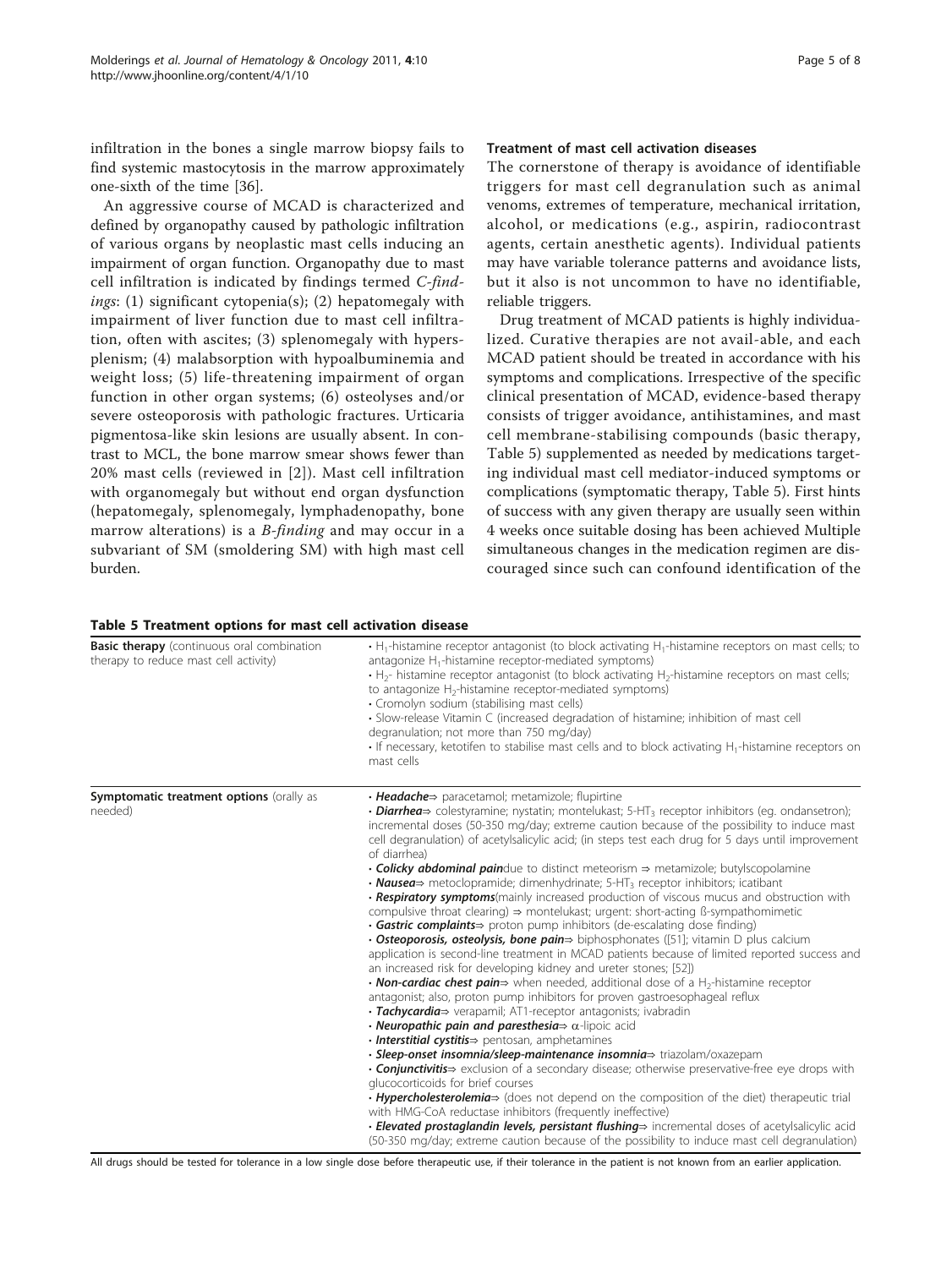specific therapy responsible for a given improvement (or deterioration). Ineffective or harmful agents should be stopped promptly. If symptoms are resistant to therapy, as a next therapeutic step toward reducing mast cell activity and thereby decreasing mediator release, treatment with prednisone, ciclosporine (cyclosporine A), low dose methotrexate or azathioprine can be considered. Recently, anti-IgE treatment with the humanized murine monoclonal antibody omalizumab has alleviated high intensity symptoms of MCAD [[37](#page-7-0)]. Since treatment with omalizumab has an acceptable risk-benefit profile, it should be considered in cases of MCAD resistant to evidence-based therapy. Recently, molecularly targeted therapy by tyrosine kinase inhibitors such as imatinib mesylate, dasatinib and midostaurin has been investigated. As with all drugs used in therapy of MCAD, their therapeutic success seems to be strongly dependent on the individual patient. In formal studies in SM patients, although the kinase inhibitors reduced mast cell burden as reflected by histological normalization in bone marrow and improved laboratory surrogate markers, at best only partial improvement of mediator-related symptoms was achieved [[38](#page-7-0)-[41\]](#page-7-0). However, in some case reports, imatinib and dasatinib have been significantly effective at relieving symptoms. In spite of potential significant adverse effects of these drugs, a therapeutic trial may be justified in individual cases at an early stage. Given that PI3K/AKT/mTOR is one of the downstream signalling pathways upregulated by activated Kit, in theory mTOR inhibitors (e.g., sirolimus, temsirolimus, everolimus) may have utility in MCAD, but to date the one trial of this notion (everolimus in SM) showed no significant clinical activity [[42](#page-7-0)].

A difficult situation is the occurrence of life-threatening anaphylaxis in patients with MCAD. If anaphylaxis is provoked by a known allergen, especially hymenoptera venom, immunotherapy should be considered with recognition of potential risks [\[43](#page-7-0)-[45](#page-7-0)]. In case of repeated life-threatening anaphylactoid episodes, the self-administration of epinephrine on demand has been recommended as an appropriate approach.

In patients with high-grade variants of MCAD (presence of C-findings) and a progressive clini-cal course, cytoreductive drugs are recommended and are prescribed together with anti-mediator-type drugs [[46,47](#page-7-0)]. Potential therapeutic options are interferon- $\alpha$  and 2chlorodeoxyadenosine (2-CdA, cladribine). Interferon- $\alpha$ is frequently combined with prednisone and is commonly used as first-line cytoreductive therapy for aggressive SM. It ameliorates SM-related organopathy in a proportion of cases but is associated with considerable adverse effects (e.g., flu-like symptoms, myelosuppression, depression, hypothyroidism), which may limit its use in MCAD [[48,49](#page-7-0)]. PEGylated interferon- $\alpha$  has been shown to be as efficacious as, and less toxic than the non-PEGylated form in some chronic myeloproliferative diseases, but it has not been specifically studied in MCAD. 2-Chlorodeoxyadenosine (2-CdA) is generally reserved for last choice treatment of patients with aggressive SM who are either refractory or intolerant to interferon- $\alpha$ . Potential toxicities of 2-CdA include significant and potentially prolonged myelosuppression and lymphopenia with increased risk of opportunistic infections. Patients who fail interferon- $\alpha$  and 2-CdA therapy are candidates for experimental drugs. However, such therapeutic maneuvers and their potential beneficial effects have to be balanced against the long-term risk and serious side effects of these therapies (often immunosuppressive or/and mutagenic). Polychemotherapy including intensive induction regimens of the kind used in treating acute myeloid leukemia, as well as high-dose therapy with stem cell rescue, represent investigational approaches restricted to rare, selected patients. A variety of other agents have been reported to have in-vitro activity against at least some MCAD-associated mutations [\[3](#page-6-0)] and may have a future role in the treatment of this disease.

No tools yet exist to predict which specific therapeutic regimen will be optimal for the individual MCAD patient. However, especially in non-aggressive disease (comprising the great majority of patients), at least partial improvement is usually attainable with one regimen or another, and thus the practitioner is obligated to persist with therapeutic trials until no options remain. Finally, although clinical trials in MCAD are rare, enrolment in such must be a priority.

#### Conclusions

MCAD comprises disorders affecting functions in potentially every organ system by abnormal release of mediators from and/or accumulation of genetically altered mast cells. There is evidence that MCAD is a disorder with considerable prevalence and thus should be considered routinely in the differential diagnosis of patients with chronic multisystem polymorbidity of unknown cause. In most cases of MCAD, diagnosis is possible by relatively non-invasive investigation. Effective therapy often consists simply of antihistamines and mast cell membrane-stabilising compounds supplemented with medications targeted at specific symptoms and complications.

#### Acknowledgements

Publication of this article was supported by the B.Braun-Stiftung (Germany) and the Förderclub Mastzellforschung e.V. (Germany).

#### Author details

<sup>1</sup>Institute of Human Genetics, University Hospital of Bonn, Sigmund-Freud-Str. 25, D-53127 Bonn, Germany. <sup>2</sup>Department of Oncology, Hematology and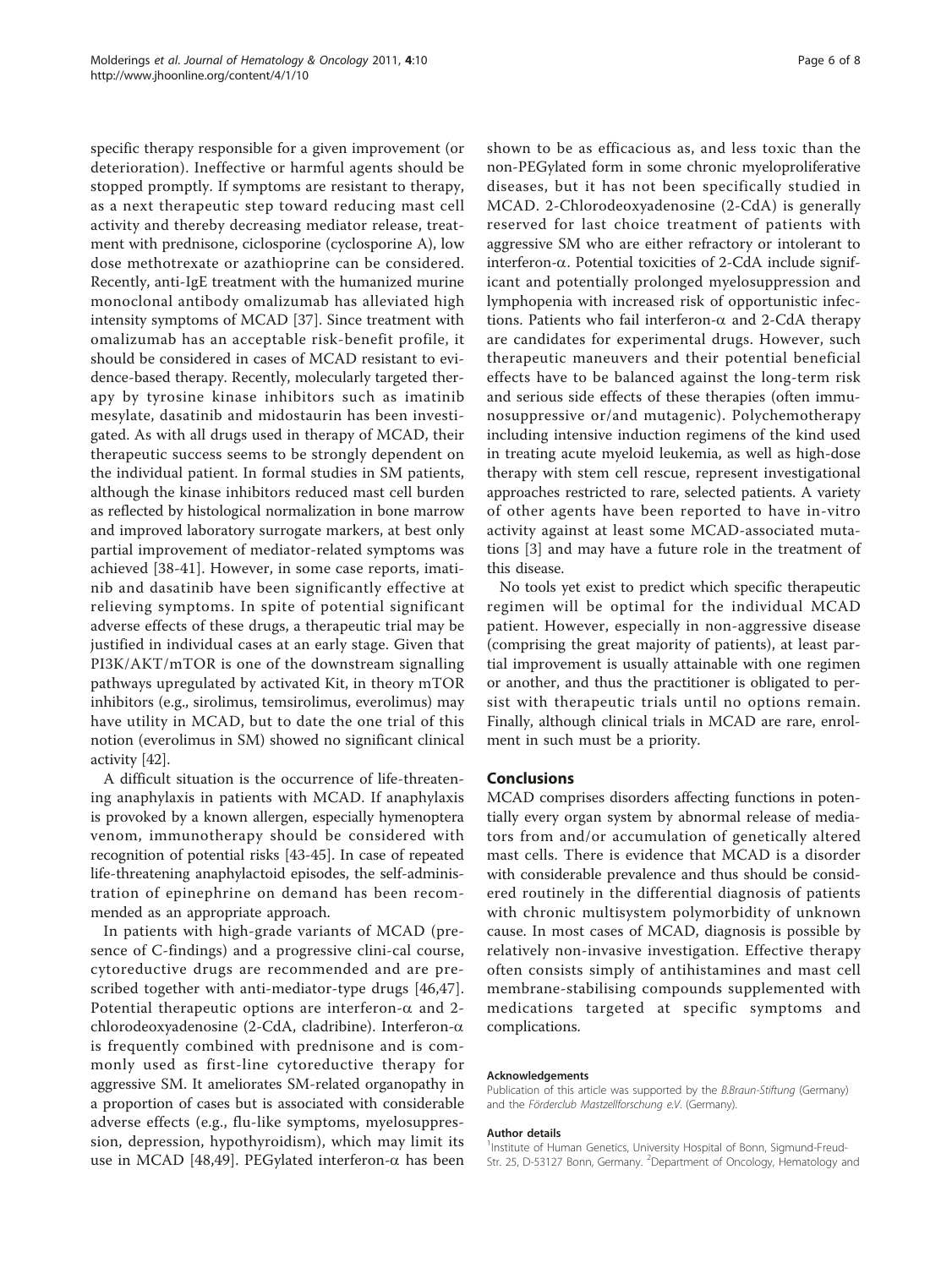<span id="page-6-0"></span>Palliative Care, Kreiskrankenhaus Waldbröl, Dr.-Goldenburgen-Str. 10, D-51545 Waldbröl, Germany. <sup>3</sup>Department of Internal Medicine, Evangelische Kliniken Bonn, Waldkrankenhaus, Waldstrasse 73, D-53177 Bonn, Germany. <sup>4</sup>Division of Hematology/Oncology, Medical University of South Carolina, Charleston, South Carolina, USA.

#### Authors' contributions

All authors have equally contributed to draft the manuscript. All authors read and approved the final manuscript.

#### Competing interests

The authors declare that they have no competing interests.

Received: 20 January 2011 Accepted: 22 March 2011 Published: 22 March 2011

#### References

- Valent P, Horny HP, Escribano L, Longley BJ, Li CY, Schwartz LB, Marone G, Nuñez R, Akin C, Sotlar K, Sperr WR, Wolff K, Brunning RD, Parwaresch RM, Austen KF, Lennert K, Metcalfe DD, Vardiman JW, Bennett JM: [Diagnostic](http://www.ncbi.nlm.nih.gov/pubmed/11377686?dopt=Abstract) [criteria and classification of mastocytosis: a consensus proposal.](http://www.ncbi.nlm.nih.gov/pubmed/11377686?dopt=Abstract) Leuk Res 2001, 25:603-625.
- 2. Valent P, Akin C, Escribano L, Födinger M, Hartmann K, Brockow K, Castells M, Sperr WR, Kluin-Nelemans HC, Hamdy NA, Lortholary O, Robyn J, van Doormaal J, Sotlar K, Hauswirth AW, Arock M, Hermine O, Hellmann A, Triggiani M, Niedoszytko M, Schwartz LB, Orfao A, Horny HP, Metcalfe DD: [Standards and standardization in mastocytosis: consensus statements](http://www.ncbi.nlm.nih.gov/pubmed/17537151?dopt=Abstract) [on diagnostics, treatment recommendations and response criteria.](http://www.ncbi.nlm.nih.gov/pubmed/17537151?dopt=Abstract) Eur J Clin Invest 2007, 37:435-453.
- 3. Homann J, Kolck UW, Ehnes A, Frieling T, Raithel M, Molderings GJ: [Systemic mastocytosis - definition of an internal disease.](http://www.ncbi.nlm.nih.gov/pubmed/20824412?dopt=Abstract) Med Klin (Munich) 2010, 105:544-553.
- 4. Akin C, Valent P, Metcalfe DD: [Mast cell activation syndrome: Proposed](http://www.ncbi.nlm.nih.gov/pubmed/21035176?dopt=Abstract) [diagnostic criteria.](http://www.ncbi.nlm.nih.gov/pubmed/21035176?dopt=Abstract) J Allergy Clin Immunol 2010, 126:1099-1104
- Hamilton MJ, Castells M, Greenberger NJ: Mast cell activation syndrome a newly recognized cause of recurrent acute abdominal pain. Gastroenterology 2010, 138(Suppl 1):S89.
- 6. Alvarez-Twose I, González de Olano D, Sánchez-Muñoz L, Matito A, Esteban-López MI, Vega A, Mateo MB, Alonso Díaz de Durana MD, de la Hoz B, Del Pozo Gil MD, Caballero T, Rosado A, Sánchez Matas I, Teodósio C, Jara-Acevedo M, Mollejo M, García-Montero A, Orfao A, Escribano L: [Clinical,](http://www.ncbi.nlm.nih.gov/pubmed/20434205?dopt=Abstract) [biological, and molecular characteristics of clonal mast cell disorders](http://www.ncbi.nlm.nih.gov/pubmed/20434205?dopt=Abstract) [presenting with systemic mast cell activation symptoms.](http://www.ncbi.nlm.nih.gov/pubmed/20434205?dopt=Abstract) J Allergy Clin Immunol 2010, 125:1269-1278.
- 7. Molderings GJ, Kolck UW, Scheurlen C, Brüss M, Homann J, von Kügelgen I: [Multiple novel alterations in Kit tyrosine kinase in patients with](http://www.ncbi.nlm.nih.gov/pubmed/17710669?dopt=Abstract) [gastrointestinally pronounced systemic mast cell activation disorder.](http://www.ncbi.nlm.nih.gov/pubmed/17710669?dopt=Abstract) Scand J Gastroenterol 2007, 42:1045-1053.
- 8. Molderings GJ, Meis K, Kolck UW, Homann J, Frieling T: [Comparative](http://www.ncbi.nlm.nih.gov/pubmed/20838788?dopt=Abstract) [analysis of mutation of tyrosine kinase kit in mast cells from patients](http://www.ncbi.nlm.nih.gov/pubmed/20838788?dopt=Abstract) [with systemic mast cell activation syndrome and healthy subjects.](http://www.ncbi.nlm.nih.gov/pubmed/20838788?dopt=Abstract) Immunogenetics 2010, 62:721-727.
- 9. Horan RF, Austen KF: Systemic mastocytosis: retrospective review of a decade's clinical experience at the brigham and the women's hospital. Invest Dermatol 1991, 96:5S-14S.
- 10. Castells M: [Mast cell mediators in allergic inflammation and](http://www.ncbi.nlm.nih.gov/pubmed/16931289?dopt=Abstract) [mastocytosis.](http://www.ncbi.nlm.nih.gov/pubmed/16931289?dopt=Abstract) Immunol Allergy Clin North Am 2006, 26:465-485.
- 11. Hermine O, Lortholary O, Leventhal PS, Catteau A, Soppelsa F, Baude C, Cohen-Akenine A, Palmérini F, Hanssens K, Yang Y, Sobol H, Fraytag S, Ghez D, Suarez F, Barete S, Casassus P, Sans B, Arock M, Kinet JP, Dubreuil P, Moussy A: [Case-control cohort study of patients](http://www.ncbi.nlm.nih.gov/pubmed/18509466?dopt=Abstract)' perceptions [of disability in mastocytosis.](http://www.ncbi.nlm.nih.gov/pubmed/18509466?dopt=Abstract) PLoS ONE 2008, 3:e2266.
- 12. Alfter K, von Kügelgen I, Haenisch B, Frieling T, Hülsdonk A, Haars U, Rolfs A, Noe G, Kolck UW, Homann J, Molderings GJ: [New aspects of liver](http://www.ncbi.nlm.nih.gov/pubmed/18662284?dopt=Abstract) [abnormalities as part of the systemic mast cell activation syndrome.](http://www.ncbi.nlm.nih.gov/pubmed/18662284?dopt=Abstract) Liver Int 2009, 29:181-186.
- 13. Escribano L, Alvarez-Twose I, Sánchez-Muñoz L, Garcia-Montero A, Núñez R, Almeida J, Jara-Acevedo M, Teodósio C, García-Cosío M, Bellas C, Orfao A: [Prognosis in adult indolent systemic mastocytosis: A long-term study of](http://www.ncbi.nlm.nih.gov/pubmed/19541349?dopt=Abstract) [the Spanish Network on Mastocytosis in a series of 145 patients.](http://www.ncbi.nlm.nih.gov/pubmed/19541349?dopt=Abstract) J Allergy Clin Immunol 2009, 124:514-521.
- 14. Lim KH, Pardanani A, Butterfield JH, Li CY, Tefferi A: [Cytoreductive therapy](http://www.ncbi.nlm.nih.gov/pubmed/19890907?dopt=Abstract) [in 108 adults with systemic mastocytosis: Outcome analysis and](http://www.ncbi.nlm.nih.gov/pubmed/19890907?dopt=Abstract) [response prediction during treatment with interferon-alpha,](http://www.ncbi.nlm.nih.gov/pubmed/19890907?dopt=Abstract) hydroxyurea, [imatinib mesylate or 2-chlorodeoxyadenosine.](http://www.ncbi.nlm.nih.gov/pubmed/19890907?dopt=Abstract) Am J Hematol 2009, 84:790-794.
- 15. Lundequist A, Pejler G: [Biological implications of preformed mast cell](http://www.ncbi.nlm.nih.gov/pubmed/21069421?dopt=Abstract) [mediators.](http://www.ncbi.nlm.nih.gov/pubmed/21069421?dopt=Abstract) Cell Mol Life Sci 2011, 68:965-675.
- 16. Akin C, Scott LM, Kocabas CN, Kushnir-Sukhov N, Brittain E, Noel P, Metcalfe DD: [Demonstration of an aberrant mast cell population with](http://www.ncbi.nlm.nih.gov/pubmed/17638853?dopt=Abstract) [clonal markers in a subset of patients with](http://www.ncbi.nlm.nih.gov/pubmed/17638853?dopt=Abstract) "idiopathic" anaphylaxis. Blood 2007, 110:2331-2333.
- 17. Gonzalez de Olano D, de la Hoz Caballer B, Nunez Lopez R, Sanchez Munoz L, Cuevas Agustin M, Dieguez MC, Alvarez Twose I, Castells MC, Escribano Mora L: [Prevalence of allergy and anaphylactic symptoms in](http://www.ncbi.nlm.nih.gov/pubmed/17883734?dopt=Abstract) [210 adult and pediatric patients with mastocytosis in Spain: a study of](http://www.ncbi.nlm.nih.gov/pubmed/17883734?dopt=Abstract) [the Spanish network on mastocytosis \(REMA\).](http://www.ncbi.nlm.nih.gov/pubmed/17883734?dopt=Abstract) Clin Exp Allergy 2007, 37:1547-1555.
- 18. Brockow K, Jofer C, Behrendt H, Ring J: [Anaphylaxis in patients with](http://www.ncbi.nlm.nih.gov/pubmed/18186813?dopt=Abstract) [mastocytosis: a study on history, clinical features and risk factors in 120](http://www.ncbi.nlm.nih.gov/pubmed/18186813?dopt=Abstract) [patients.](http://www.ncbi.nlm.nih.gov/pubmed/18186813?dopt=Abstract) Allergy 2008, 63:226-232.
- 19. Sant GR, Kempuraj D, Marchand JE, Theoharides TC: [The mast cell in](http://www.ncbi.nlm.nih.gov/pubmed/17462477?dopt=Abstract) [interstitial cystitis: role in pathophysiology and pathogenesis.](http://www.ncbi.nlm.nih.gov/pubmed/17462477?dopt=Abstract) Urology 2007, 69(4 Suppl):34-40.
- 20. Enestrom S, Bengtsson A, Frodin T: [Dermal IgG deposits and increase of](http://www.ncbi.nlm.nih.gov/pubmed/9310112?dopt=Abstract) [mast cells in patients with fibromyalgia - relevant findings or](http://www.ncbi.nlm.nih.gov/pubmed/9310112?dopt=Abstract) [epiphenomena?](http://www.ncbi.nlm.nih.gov/pubmed/9310112?dopt=Abstract) Scand J Rheumatol 1997, 26:308-313.
- 21. Lucas HJ, Brauch CM, Settas L, Theoharides TC: [Fibromyalgia new](http://www.ncbi.nlm.nih.gov/pubmed/16569342?dopt=Abstract) [concepts of pathogenesis and treatment.](http://www.ncbi.nlm.nih.gov/pubmed/16569342?dopt=Abstract) Int J Immunopathol Pharmacol 2006, 19:5-9.
- 22. Kolck UW: Investigations on the pathogenesis of the systemic mast cell activation syndrome and its impact on heart function. Bonn, University, medical thesis 2009 [\[http://hss.ulb.uni-bonn.de/2009/1906/1906.htm](http://hss.ulb.uni-bonn.de/2009/1906/1906.htm)], URN: nbn:de:hbz:5N-19064.
- 23. Nickel JC, Tripp DA, Pontari MA, Moldwin RM, Mayer R, Carr LK, Doggweiler R, Yang CC, Whitcomb D, Mishra N, Nordling J: Phenotypic associations between interstitial cystitis/painfil bladder syndrome and irritable bowel syndrtome, fibromyalgia, chronis fatigue syndrome: a case control study. J Urology 2009, 181(Suppl):19.
- 24. Frieling T, Meis K, Kolck UW, Homann J, Hülsdonk A, Haars U, Hertfelder H-J, Oldenburg J, Seidel H, Molderings GJ: [Evidence for mast cell activation in](http://www.ncbi.nlm.nih.gov/pubmed/21298604?dopt=Abstract) [patients with therapy-resistant irritable bowel syndrome.](http://www.ncbi.nlm.nih.gov/pubmed/21298604?dopt=Abstract)  $Z$  Gastroenterol 2011, 49:191-194.
- 25. Orfao A, Garcia-Montero AC, Sanchez L, Escribano L: [REMA: Recent](http://www.ncbi.nlm.nih.gov/pubmed/17555444?dopt=Abstract) [advances in the understanding of mastocytosis: the role of KIT](http://www.ncbi.nlm.nih.gov/pubmed/17555444?dopt=Abstract) [mutations.](http://www.ncbi.nlm.nih.gov/pubmed/17555444?dopt=Abstract) Br J Haematol 2007, 138:12-30.
- 26. Bodemer C, Hermine O, Palmérini F, Yang Y, Grandpeix-Guyodo C, Leventhal PS, Hadj-Rabia S, Nasca L, Georgin-Lavialle S, Cohen-Akenine A, Launay JM, Barete S, Feger F, Arock M, Catteau B, Sans B, Stalder JF, Skowron F, Thomas L, Lorette G, Plantin P, Bordigoni P, Lortholary O, de Prost Y, Moussy A, Sobol H, Dubreuil P: [Pediatric mastocytosis is a clonal](http://www.ncbi.nlm.nih.gov/pubmed/19865100?dopt=Abstract) [disease associated with D\(816\)V and other activating c-KIT mutations.](http://www.ncbi.nlm.nih.gov/pubmed/19865100?dopt=Abstract) J Invest Dermatol 2010, 130:804-815.
- 27. Garcia-Montero AC, Jara-Acevedo M, Teodosio C, Sanchez ML, Nunez R, Prados A, Aldanondo I, Sanchez L, Dominguez M, Botana LM, Sanchez-Jimenez F, Sotlar K, Almeida J, Escribano L, Orfao A: [KIT mutation in mast](http://www.ncbi.nlm.nih.gov/pubmed/16741248?dopt=Abstract) [cells and other bone marrow hematopoietic cell lineages in systemic](http://www.ncbi.nlm.nih.gov/pubmed/16741248?dopt=Abstract) [mast cell disorders: a prospective study of the Spanish Network on](http://www.ncbi.nlm.nih.gov/pubmed/16741248?dopt=Abstract) [Mastocytosis \(REMA\) in a series of 113 patients.](http://www.ncbi.nlm.nih.gov/pubmed/16741248?dopt=Abstract) Blood 2006, 108:2366-2372.
- 28. Lawley W, Hird H, Mallinder P, McKenna S, Hargadon B, Murray A, Bradding P: [Detection of an activating c-kit mutation by real-time PCR in](http://www.ncbi.nlm.nih.gov/pubmed/15790486?dopt=Abstract) [patients with anaphylaxis.](http://www.ncbi.nlm.nih.gov/pubmed/15790486?dopt=Abstract) Mutation Res 2005, 572:1-13.
- 29. Mayerhofer M, Gleixner KV, Hoelbl A, Florian S, Hoermann G, Aichberger KJ, Bilban M, Esterbauer H, Krauth MT, Sperr WR, Longley JB, Kralovics R, Moriggl R, Zappulla J, Liblau RS, Schwarzinger I, Sexl V, Sillaber C, Valent P: [Unique effects of KIT D816V in BaF3 cells: induction of cluster formation,](http://www.ncbi.nlm.nih.gov/pubmed/18390729?dopt=Abstract) [histamine synthesis, and early mast cell differentiation antigens.](http://www.ncbi.nlm.nih.gov/pubmed/18390729?dopt=Abstract) J Immunol 2008, 180:5466-5476.
- 30. Teodosio C, García-Montero AC, Jara-Acevedo M, Sánchez-Muñoz L, Alvarez-Twose I, Núñez R, Schwartz LB, Walls AF, Escribano L, Orfao A: [Mast cells](http://www.ncbi.nlm.nih.gov/pubmed/20061010?dopt=Abstract) [from different molecular and prognostic subtypes of systemic](http://www.ncbi.nlm.nih.gov/pubmed/20061010?dopt=Abstract)